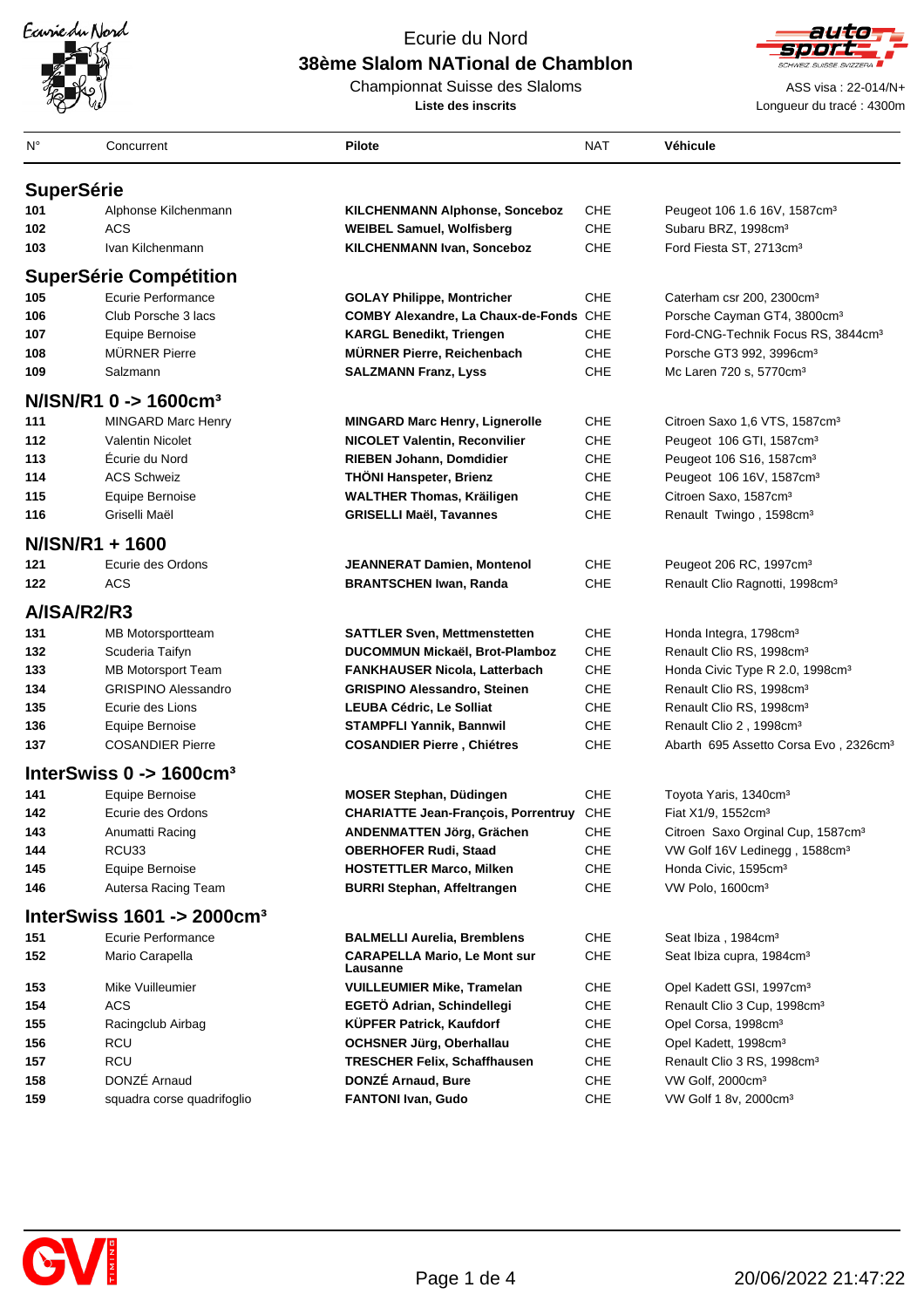Earriedu Nord



## Ecurie du Nord **38ème Slalom NATional de Chamblon**

Championnat Suisse des Slaloms ASS visa : 22-014/N+ Liste des inscrits **Liste des inscrits Longueur du tracé : 4300m** 



| $N^{\circ}$     | Concurrent                                  | <b>Pilote</b>                                   | <b>NAT</b> | Véhicule                                   |
|-----------------|---------------------------------------------|-------------------------------------------------|------------|--------------------------------------------|
|                 | InterSwiss 2001 -> $2500$ cm <sup>3</sup>   |                                                 |            |                                            |
| 161             | Atelier de la Tzoumaz                       | <b>SANTOS Ted, Vuiteboeuf</b>                   | CHE        | Seat Ibiza, 2040cm <sup>3</sup>            |
| 162             | <b>MARTINIS Christophe</b>                  | <b>MARTINIS Christophe, Sergey</b>              | CHE        | Opel Ascona B, 2434cm <sup>3</sup>         |
| 163             | Equipe Bernoise                             | <b>WALDVOGEL Ferdi, Unteriberg</b>              | CHE        | BMW M3 e30, 2486cm <sup>3</sup>            |
| 164             | Autersa                                     | <b>ZBINDEN Michael, Wattenwil</b>               | CHE        | Opel Kadett GT/E, 2498cm <sup>3</sup>      |
| 165             | Racing Team Zäziwil                         | AEBERHARDT René, 3507 Biglen                    | CHE        | Opel Kadett GT/E 400, 2500cm <sup>3</sup>  |
|                 | InterSwiss $3001 \div 4000$ cm <sup>3</sup> |                                                 |            |                                            |
| 171             | Club porsche 3 lacs                         | <b>COMBY David, La Chaux-de-Fonds</b>           | CHE        | Porsche Carrera, 3163cm <sup>3</sup>       |
| 172             | Atelier de la Tzoumaz                       | <b>PRAPLAN Basile, Ayent</b>                    | CHE        | Ford Sierra Cosworth, 3400cm <sup>3</sup>  |
| 173             | EB                                          | <b>ZWAHLEN Christoph, Pfyn</b>                  | CHE        | Porsche 911 GT3 Cup, 3600cm <sup>3</sup>   |
| 174             | Equipe Bernoise                             | <b>BISCHOFBERGER Roland, Wängi</b>              | CHE        | Porsche 997 GT3 Cup, 3800cm <sup>3</sup>   |
| 175             | Stadler Motorsport                          | <b>BÜETIGER Paul, Lohn-Ammannsegg</b>           | CHE        | Porsche GT3 Cup, 3800cm <sup>3</sup>       |
| <b>Historic</b> |                                             |                                                 |            |                                            |
| 181             | <b>Blondel Francis</b>                      | <b>BLONDEL Francis, Vessy</b>                   | CHE        | Opel Ascona A, 1897cm <sup>3</sup>         |
| 182             | Ecurie des Ordons                           | FLEURY Frédéric, Châtelat                       | CHE        | Opel Ascona B, 1900cm <sup>3</sup>         |
| 183             | Assiociation suisse des rallyes historique  | RÖTHLISBERGER Marco, Moutier                    | CHE        | Fiat 131 Racing Gr.2, 1995cm <sup>3</sup>  |
| 184             | Waeber                                      | <b>WAEBER Willy, Berolle</b>                    | CHE        | Porsche SC, 3000cm <sup>3</sup>            |
|                 |                                             |                                                 |            |                                            |
|                 | $E10 - 1400$ cm <sup>3</sup>                |                                                 |            |                                            |
| 201             | ZENHÄUSERN Carmen                           | ZENHÄUSERN Carmen, Les Verrières<br>NE          | CHE        | Trabant 1300S Trabusa, 1299cm <sup>3</sup> |
| 202             | <b>ACS</b>                                  | <b>MUSCH Daniel, Altdorf</b>                    | CHE        | Mini Cooper S, 1368cm <sup>3</sup>         |
| 203             | Equipe Bernoise                             | <b>AUGSBURGER Daniela, Uetendorf</b>            | CHE        | Opel Corsa A, 1398cm <sup>3</sup>          |
| 204             | <b>ACS</b>                                  | WÜTHRICH Hans, WATTENWIL                        | CHE        | Mini Cooper S, 1398cm <sup>3</sup>         |
| 205             | <b>MB Motorsport Team</b>                   | ROHR Beat, Oberhofen am Thunersee               | CHE        | Audi 50 MLP, 1400cm <sup>3</sup>           |
|                 | E1 1401 -> 1600cm <sup>3</sup>              |                                                 |            |                                            |
| 211             | MB MOTORSPORT TEAM                          | <b>ECABERT Ludovic, Icogne</b>                  | CHE        | Citroen Saxo, 1480cm <sup>3</sup>          |
| 212             | <b>MB Motorsport Team</b>                   | <b>AEBI Marcel, Wil</b>                         | CHE        | Honda Civic, 1500cm <sup>3</sup>           |
| 213             | 12                                          | <b>CORTESE Matteo, Monthey</b>                  | CHE        | Toyota Corolla, 1586cm <sup>3</sup>        |
| 214             | ROBERTO Luigi                               | <b>ROBERTO Luigi, Cossonay</b>                  | CHE        | Peugeot 106 GTI, 1587cm <sup>3</sup>       |
| 215             | Nicola Aliberti                             | <b>ALIBERTI Nicola, Yvonand</b>                 | CHE        | VW Golf 1, 1588cm <sup>3</sup>             |
| 216             | <b>BRÜLHART Arnaud</b>                      | <b>BRÜLHART Arnaud, Farvagny</b>                | CHE        | Honda Civic EK4 VTI, 1590cm <sup>3</sup>   |
| 217             | <b>HÄMMERLI Simon</b>                       | <b>HÄMMERLI Simon, Ins</b>                      | CHE        | VW Polo 1, 1593cm <sup>3</sup>             |
| 218             | MB Motorsport team                          | HOLZER Walter, Süderen                          | CHE        | Honda Civic Eg6, 1595cm <sup>3</sup>       |
| 219             | MB Motorsport Team                          | <b>GFELLER Heinz, Noflen</b>                    | CHE        | Ford Fiesta ST, 1596cm <sup>3</sup>        |
| 220             | <b>MB Motorsport Team</b>                   | <b>GFELLER Martin, Noflen</b>                   | <b>CHE</b> | Ford Fiesta ST, 1596cm <sup>3</sup>        |
| 221             | Equipe Bernoise                             | <b>WÜTHRICH Urs, Schwarzenburg</b>              | <b>CHE</b> | Mazda 323, 1598cm <sup>3</sup>             |
| 222             | <b>MB Motorsport Team</b>                   | <b>BÜRKI Martin, Uetendorf</b>                  | <b>CHE</b> | VW MB Polo, 1599cm <sup>3</sup>            |
| 223             | SAVOY Roger                                 | <b>SAVOY Roger, Attalens</b>                    | <b>CHE</b> | Suzuki Swift gti, 1600cm <sup>3</sup>      |
|                 | E1 1601 -> 2000cm <sup>3</sup>              |                                                 |            |                                            |
| 231             | Squadra Corse Quadrifoglio                  | <b>TOGNACCA Emanuele, Brione</b><br>Verzasca    | CHE        | VW Golf GLR, 1996cm <sup>3</sup>           |
| 232             | <b>MB Motorsport Team</b>                   | <b>FUHRER Ruedi, Brienz</b>                     | <b>CHE</b> | Honda CRX F20, 1997cm <sup>3</sup>         |
| 233             | <b>BITTO Giuseppe</b>                       | <b>BITTO Giuseppe, Le Mont-sur-</b><br>Lausanne | <b>CHE</b> | Renault Clio cup, 1998cm <sup>3</sup>      |
| 234             | <b>BITTO Rosalexia</b>                      | BITTO Rosalexia, Le Mont-sur-<br>Lausanne       | <b>CHE</b> | Renault Clio RS Cup, 1998cm <sup>3</sup>   |
| 235             | HÜRZELER Roger                              | HÜRZELER Roger, Lyss                            | <b>CHE</b> | Opel Kadett C, 1998cm <sup>3</sup>         |
| 236             | <b>Team Trajectoire</b>                     | PLANCHEREL Jérôme, Chatonnaye                   | <b>CHE</b> | Renault Clio2CUP, 1998cm <sup>3</sup>      |
| 237             | all-in racing                               | <b>ROBERTO Nicola, Penthalaz</b>                | <b>CHE</b> | Peugeot 205, 1998cm <sup>3</sup>           |
| 238             | Squadra Corse Quadrifoglio                  | DARANI Christian, Mairengo                      | <b>CHE</b> | Fiat X1/9, 2000cm <sup>3</sup>             |
| 239             | <b>ACS</b>                                  | SCHLÄPPI Mathias, Meiringen                     | <b>CHE</b> | Suzuki Swift Maxi, 2000cm <sup>3</sup>     |

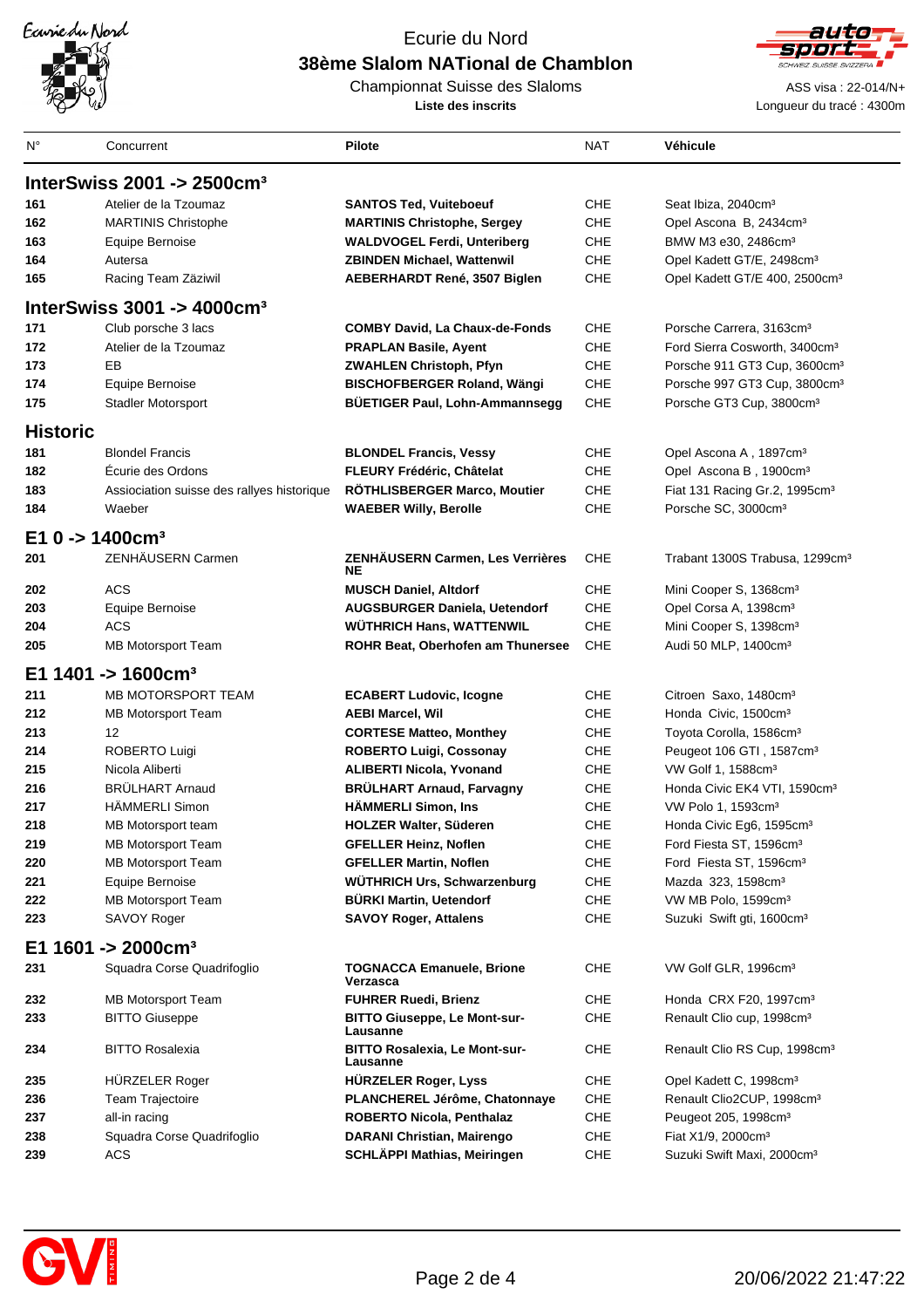

## Ecurie du Nord **38ème Slalom NATional de Chamblon**





Liste des inscrits **Liste des inscrits Longueur du tracé : 4300m** 

| N°          | Concurrent                                            | <b>Pilote</b>                            | <b>NAT</b> | Véhicule                                       |
|-------------|-------------------------------------------------------|------------------------------------------|------------|------------------------------------------------|
|             | E1 2001 -> 3000cm <sup>3</sup>                        |                                          |            |                                                |
| 241         | Atelier de la Tzoumaz                                 | <b>PILLET Michael, Martigny</b>          | CHE        | BMW M3, 2302cm <sup>3</sup>                    |
| 242         | Ecurie des ordons                                     | <b>WENGER Yvan, Vermes</b>               | <b>CHE</b> | BMW 325i, 2493cm <sup>3</sup>                  |
| 243         | <b>ZEMP Guillaume</b>                                 | <b>ZEMP Guillaume, Genève</b>            | <b>CHE</b> | BMW E21, 2497cm <sup>3</sup>                   |
| 244         | Racing Club Airbag                                    | <b>HUWILER Tom, Altwis</b>               | <b>CHE</b> | BMW E30 HRT, 2499cm <sup>3</sup>               |
| 245         | Sans                                                  | <b>MURISIER Pierre, Chapelle</b>         | <b>CHE</b> | Ford Fiesta scti, 2717cm <sup>3</sup>          |
| 246         | Atelier de la Tzoumaz                                 | <b>METROZ Kevin, Liddes</b>              | <b>CHE</b> | BMW M3, 2990cm <sup>3</sup>                    |
| 247         | Autersa Racing Team                                   | <b>BÜRKI Martin, Amsoldingen</b>         | <b>CHE</b> | BMW M Power E33, 3000cm <sup>3</sup>           |
| $E1 + 3000$ |                                                       |                                          |            |                                                |
| 251         | F.Prandi                                              | <b>PRANDI Fabio, Altdorf</b>             | CHE        | Audi TT, 3060cm <sup>3</sup>                   |
| 252         | <b>BOURGNON Loïc</b>                                  | <b>BOURGNON Loïc, Prangins</b>           | CHE        | Seat Ibiza, 3395cm <sup>3</sup>                |
| 253         | Atelier de la tzoumaz                                 | <b>LONFAT Julien, Liddes</b>             | CHE        | Mitsubishi Colt Evo, 3395cm <sup>3</sup>       |
| 254         | squadra corse quadrifoglio                            | CEREGHETTI Aramis, Ponte Capriasca CHE   |            | BMW M5 e34, 3535cm <sup>3</sup>                |
| 255         | <b>BOURGNON Olivier</b>                               | <b>BOURGNON Olivier, Prangins</b>        | CHE        | Porsche 911 GT3 Cup, 3598cm <sup>3</sup>       |
|             | E2 SportCars $0 \rightarrow 1600$ cm <sup>3</sup>     |                                          |            |                                                |
| 1           | Ecurie du nord                                        | JÄGGI Joël, Grattavache                  | CHE        | Radical SR4, 1340cm <sup>3</sup>               |
| 2           | ACS                                                   | <b>ANTONINO Scolaro, Jona</b>            | <b>ITA</b> | Osella PA21/J, 1550cm <sup>3</sup>             |
|             | E2 SportCars $1601 \rightarrow 2000$ cm <sup>3</sup>  |                                          |            |                                                |
| 3           | All in Racing Team                                    | <b>VIVA Nicolas, Chamblon</b>            | CHE        | Norma M20B, 1798cm <sup>3</sup>                |
| 4           | <b>ACS</b>                                            | <b>EUGSTER Lukas, Herisau</b>            | <b>CHE</b> | Ligier JS53 Evo2 Caron, 1998cm <sup>3</sup>    |
|             |                                                       |                                          |            |                                                |
|             | E2 Single Seater $0 \rightarrow 1600$ cm <sup>3</sup> |                                          |            |                                                |
| 5           | Paiva Ruben                                           | PAIVA Ruben, Bruson                      | CHE        | Arcobaleno Formule Europe, 998cm <sup>3</sup>  |
| 6           | Atelier de la Tzoumaz                                 | <b>DARBELLAY Victor, Martigny-Croix</b>  | CHE        | Arcobaleno 1000XR, 1000cm <sup>3</sup>         |
|             | E2 Single Seater $1601 -> 2000$ cm <sup>3</sup>       |                                          |            |                                                |
| 7           | Racing Club Airbag                                    | <b>EGLI Philip, Oberengstringen</b>      | CHE        | Dallara F393 EPR-5, 1998cm <sup>3</sup>        |
| 8           | Ecurie Biennoise                                      | JEREMIAS Jannis, Gerolfingen             | CHE        | Tatuus Formel Renault 2.0, 1998cm <sup>3</sup> |
|             | E2 Single Seater 2001 -> 3000 $cm3$                   |                                          |            |                                                |
| 9           | écurie-biennoise                                      | HÄNGÄRTNER Yves, gerolfingen             | <b>CHE</b> | Dallara GP3 Jenzer EGMO, 2975cm <sup>3</sup>   |
|             |                                                       |                                          |            |                                                |
|             | <b>Porsche Driver's Challenge</b>                     |                                          |            |                                                |
| 901         | <b>BERSINGER Angelica</b>                             | <b>BERSINGER Angelica, Oberlunkhofen</b> | CHE        | Porsche Boxster 987 S, 3436cm <sup>3</sup>     |
| 902         | Porsche Sport Cup Suisse                              | <b>SCHEER Fide, Bonstetten</b>           | CHE        | Porsche 911 GT3, 3996cm <sup>3</sup>           |
|             | <b>Porsche Cup Suisse Gr. 1</b>                       |                                          |            |                                                |
| 905         | <b>WIDMER Michael</b>                                 | <b>WIDMER Michael, Lenzerheide</b>       | <b>CHE</b> | Porsche Boxster Spyder, 3395cm <sup>3</sup>    |
| 906         | Porsche Sport Cup                                     | <b>FILIPPI Dario, Allschwil</b>          | CHE        | Porsche GT 4, 3996cm <sup>3</sup>              |
|             |                                                       |                                          |            |                                                |
|             | <b>Porsche Cup Suisse Gr. 4b</b>                      |                                          |            |                                                |
| 909         | <b>Thomas Bolliger</b>                                | <b>BOLLIGER Thomas, Chur</b>             | <b>CHE</b> | Porsche 911 GT3/1, 3800cm <sup>3</sup>         |
| 910         | MÜLLER Bruno                                          | MÜLLER Bruno, Langnau                    | <b>CHE</b> | Porsche GT3, 4000cm <sup>3</sup>               |
|             | <b>Porsche Cup Suisse Gr. 4c</b>                      |                                          |            |                                                |
| 911         | <b>Stadler Motorsport</b>                             | PENALBA Xavier, Wettswil am Albis        | CHE        | Porsche 991.1 GT3 RS, 3996cm <sup>3</sup>      |
|             |                                                       |                                          |            |                                                |
|             | <b>Porsche Driver's Challenge.1</b>                   |                                          |            |                                                |
| 921         | <b>BERSINGER Angelica</b>                             | <b>BERSINGER Angelica, Oberlunkhofen</b> | CHE        | Porsche Boxster 987 S, 3436cm <sup>3</sup>     |
| 922         | Porsche Sport Cup Suisse                              | <b>SCHEER Fide, Bonstetten</b>           | CHE        | Porsche 911 GT3, 3996cm <sup>3</sup>           |